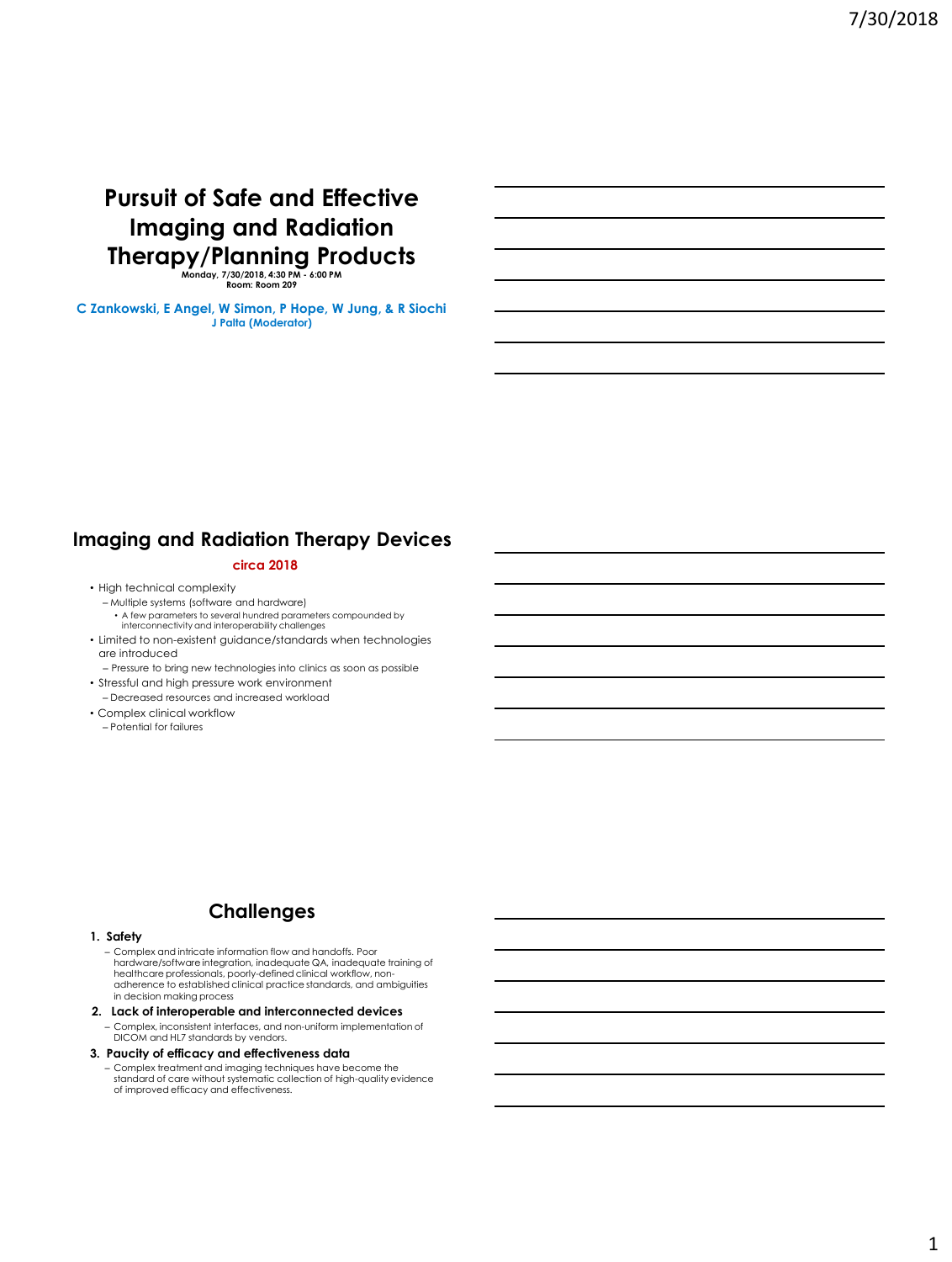## **IOM Recommendations\***

- The FDA should seek information to develop an integrated premarket and postmarket regulatory process that can provide reasonable assurance of **safety and effectiveness throughout the device life cycle**. The attributes of such a process are:
	- be based on sound science
	- be clear, predictable, straightforward, and fair
	- be self-sustaining and self-improving
	- be risk-based
	- facilitate innovation that improves safety and effectiveness of devices throughout their life cycle
	- Apply relevant and appropriate regulatory authorities and standards throughout the life cycle of devices to ensure safety and effectiveness

\* Medical Devices and the Public's Health: The FDA 510(k) Clearance Process at 35 Years, July 29, 2011

#### **IOM Recommendations\***

- The FDA should develop and implement a comprehensive strategy to collect, analyze, and act on medical-device **postmarket performance information**. Such a strategy should meet the following objectives:
	- provide performance information for use in the premarket review process
	- manage the risk-benefit ratio throughout the life cycle of devices better – inform the design of a new regulatory framework
	- Evaluate unacceptable risks to consumers, try to remedy the situation, and to sanction the violators

\* Medical Devices and the Public's Health: The FDA 510(k) Clearance Process at 35 Years, July 29, 2011

#### **IOM Recommendations\***

- The FDA should develop and implement a program of **continuous quality improvement** to track regulatory decisions, identify potential process improvements in the regulatory framework, and address emerging issues that affect decision making.
- The FDA should develop procedures that ensure the **safety and effectiveness** of software used in devices, software used as devices, and software used as a tool for producing devices.

– Develop guidance on software validation

\* Medical Devices and the Public's Health: The FDA 510(k) Clearance Process at 35 Years, July 29, 2011